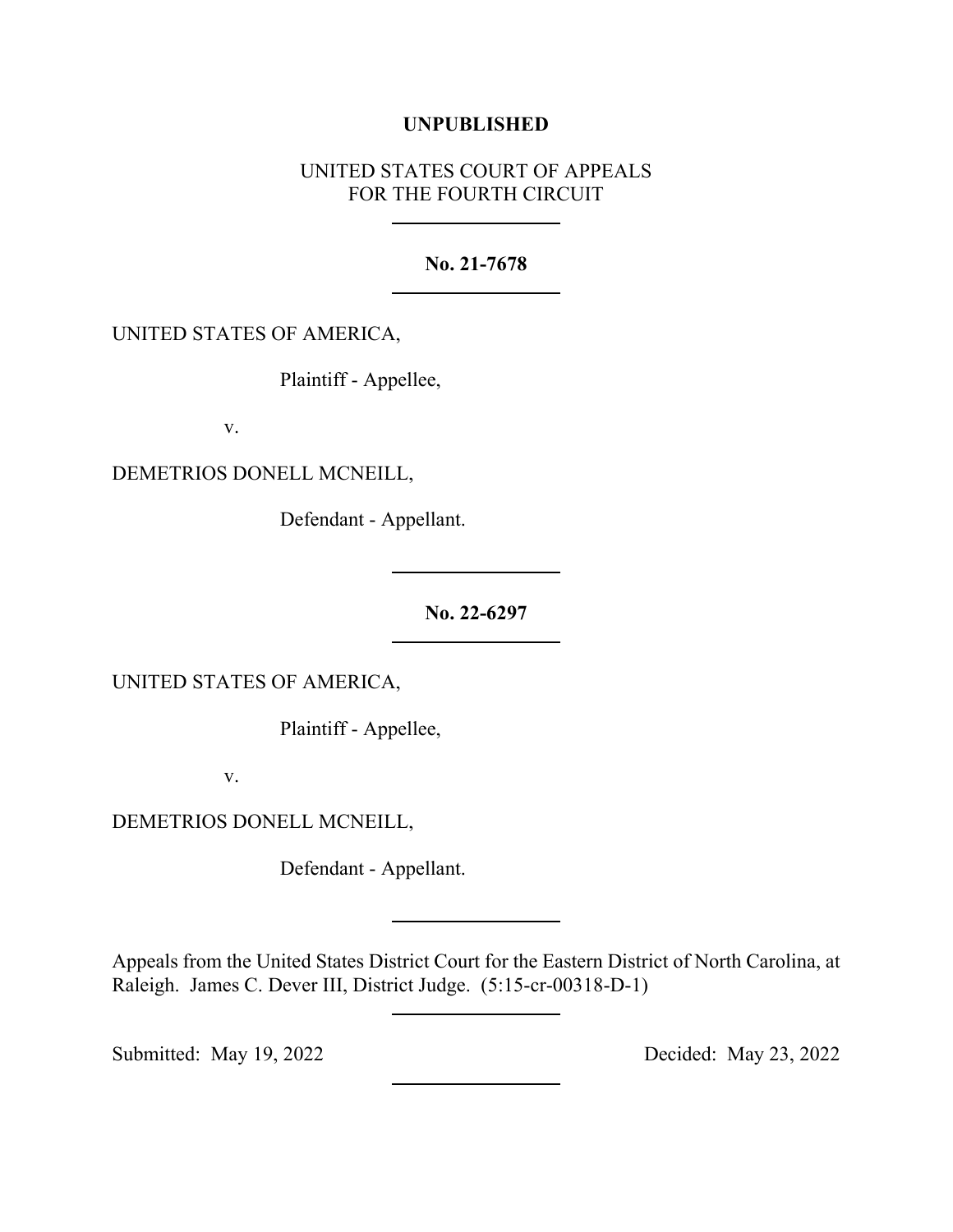Before MOTZ and HARRIS, Circuit Judges, and TRAXLER, Senior Circuit Judge.

Affirmed by unpublished per curiam opinion.

Demetrios Donell McNeill, Appellant Pro Se. David A. Bragdon, Assistant United States Attorney, OFFICE OF THE UNITED STATES ATTORNEY, Raleigh, North Carolina, for Appellee.

Unpublished opinions are not binding precedent in this circuit.